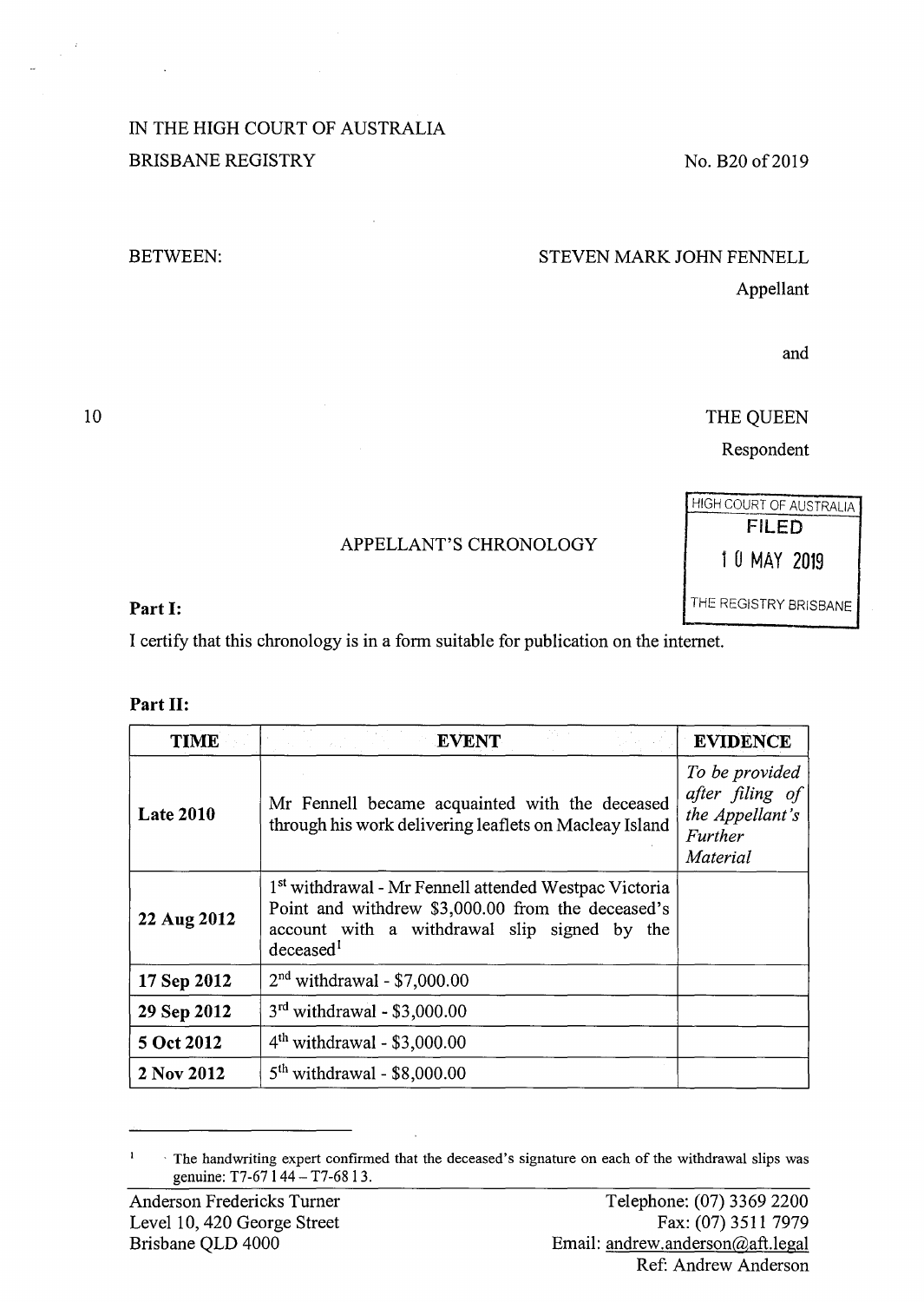| <b>Sunday, 11 November 2012</b>          |                                                                                                                                                                                               |  |  |  |
|------------------------------------------|-----------------------------------------------------------------------------------------------------------------------------------------------------------------------------------------------|--|--|--|
| 7:00am                                   | Ulla Doolan observed Mr Fennell delivering leaflets<br>at the deceased's home "just after" 7:00am <sup>2</sup>                                                                                |  |  |  |
| 7:30am                                   | Mr Fennell began delivering leaflets.                                                                                                                                                         |  |  |  |
| $10:00am -$<br>10:30am                   | Mr Fennell visited the deceased to drop off the<br>newspaper and pick up her shopping list                                                                                                    |  |  |  |
| 10:34am                                  | Mr Fennell purchased groceries for the deceased from<br>the local IGA, before delivering them to her                                                                                          |  |  |  |
| $6:00 \text{pm} -$<br>7:30 <sub>pm</sub> | Ulla Doolan observed Mr Fennell attend<br>the<br>deceased's home <sup>3</sup>                                                                                                                 |  |  |  |
|                                          | At some time on Sunday, David Leahy and the<br>deceased collected some furniture from the deceased's<br>home                                                                                  |  |  |  |
| Monday, 12 November 2012                 |                                                                                                                                                                                               |  |  |  |
| $8:30am -$<br>8:50am                     | Helen Fennell and Adam Fennell left home.<br>Mr<br>Fennell was still there. Mr Fennell called the deceased<br>but there was no answer.                                                        |  |  |  |
|                                          | Mr Fennell dropped by the deceased's home to return<br>a biscuit tin. There was no answer. He left this on<br>front patio then returned home to do chores.                                    |  |  |  |
| $9:30$ am $-$<br>9:45am                  | Thomas Baker and Evette Uzzell observed the<br>deceased outside her home.                                                                                                                     |  |  |  |
|                                          | Mary Roberts observed the deceased in her backyard<br>"for quite some time" <sup>4</sup>                                                                                                      |  |  |  |
| 11:00am                                  | Mark Robinson drove past Alistair Court and observed<br>a white utility parked outside the deceased's home.<br>The evidence suggests this was not Mr Fennell's white<br>utility. <sup>5</sup> |  |  |  |
| Late morning,<br>before lunch            | John Cooper heard a woman screaming and dogs in<br>the yard next to the deceased's home barking. He<br>could not recall whether this occurred in 12 or 13<br>November 2012.                   |  |  |  |

<sup>2</sup>  At trial the witness gave evidence that this was on Sunday afternoon but then accepted she was mistaken: T4-53 1110-19; T4-58 111-39.

 $\overline{3}$ During cross-examination the witness gave evidence that she saw him attend the deceased's home at "about 4 o'clock" but appeared confused: T4-59 1116-33; T4-66 ll 18-19.

<sup>4</sup>  The examination of the witness did not traverse the timing in any detail. However, the witness said she "got up late" that day and went into her own backyard "mid-morning": T5-33 ll 1-25.

 $\mathcal{S}$ Helen Fennell's evidence was that she took the white utility on the morning of 12 November 2012: T5- 67 ll 32-44. In March 2014, after the witness became aware Mr Fennell had been charged, he identified Mr Fennell's utility as the vehicle he saw outside the deceased's home. There were various issues with this identification and the witness accepted his memory may have been a reconstruction: T5-28 1121- 44. There were also tradespeople doing excavation work that day at 4 Alistair Court, next door to the deceased's home: T5-33, ll 1-5.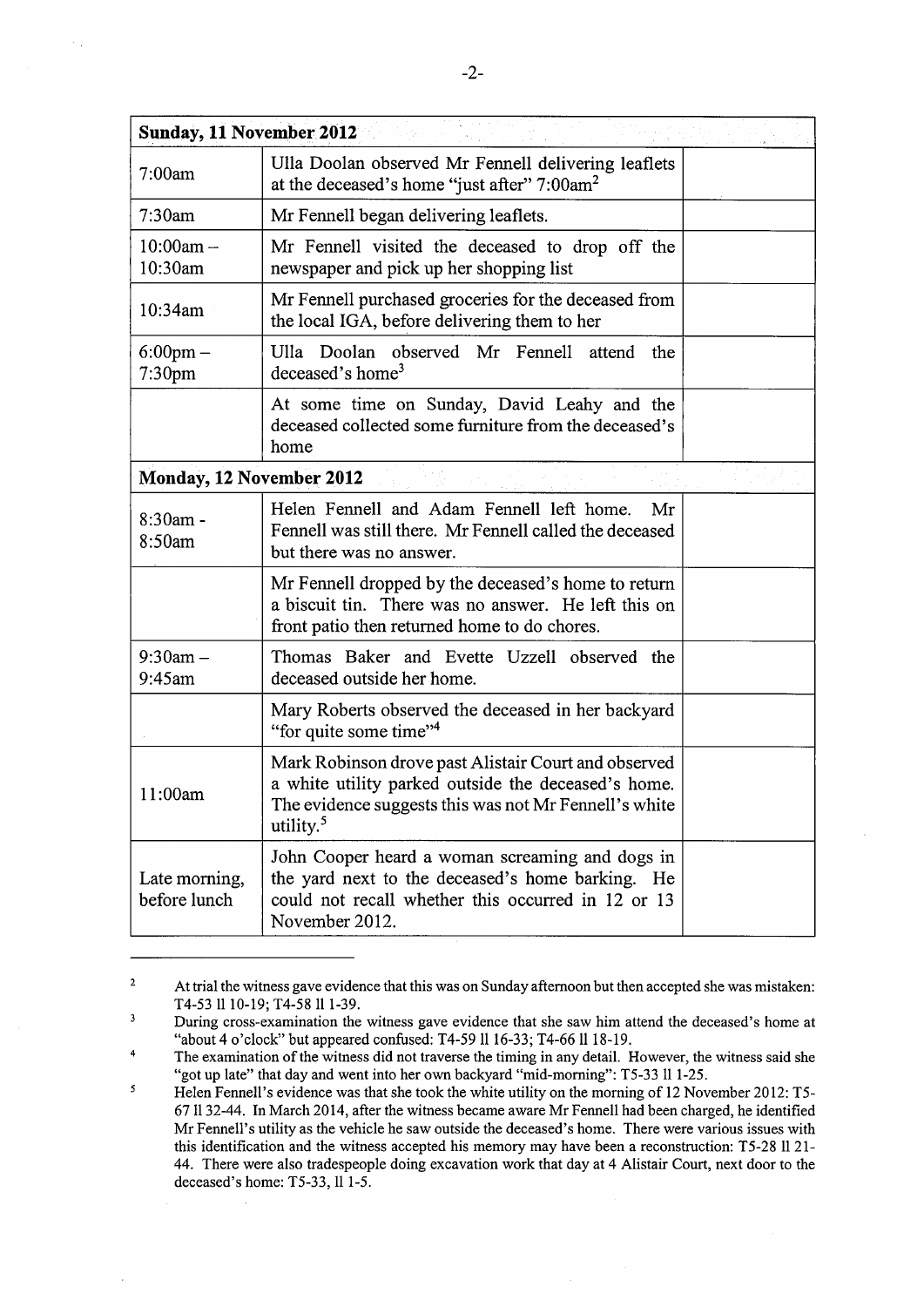| 12:30pm                             | Helen Fennell returned home. Mr Fennell was at<br>home and remained home until 2:30pm.                                                                                                  |                                                          |  |  |
|-------------------------------------|-----------------------------------------------------------------------------------------------------------------------------------------------------------------------------------------|----------------------------------------------------------|--|--|
| 1:00 <sub>pm</sub>                  | Mary Roberts observed three "colourful" people<br>crossing the vacant lot into Alistair Court                                                                                           |                                                          |  |  |
| 2:00 <sub>pm</sub>                  | Loretta McKie observed a red postie bike and claimed<br>to identify Mr Fennell arriving at the deceased's<br>home. <sup>6</sup> He was there for "about 20 minutes or so". <sup>7</sup> |                                                          |  |  |
| 2:30 <sub>pm</sub>                  | Loretta McKie heard a bike leave Alistair Court                                                                                                                                         |                                                          |  |  |
| $2:00$ pm $-$<br>5:00pm             | Mr Fennell attended the TAB at Pub Paradise <sup>8</sup>                                                                                                                                |                                                          |  |  |
| 2:30 <sub>pm</sub>                  | Mr Fennell left the family home to return a DVD                                                                                                                                         |                                                          |  |  |
| $2:30$ pm $-$<br>3:30 <sub>pm</sub> | Katherine Vaney attended the Fennell house and<br>spoke to Mr Fennell and Helen Fennell for 15 minutes                                                                                  |                                                          |  |  |
| $3:30$ pm $-$<br>$6:00$ pm          | Mr Fennell visited Linda and Walter Crook for 30<br>minutes to an hour <sup>9</sup>                                                                                                     |                                                          |  |  |
| $6:00$ pm                           | Mr Fennell returned home and stayed in the rest of the<br>evening                                                                                                                       | See also<br>Exhibit 68 and<br><b>AFM 494 11</b><br>11-46 |  |  |
| $6:00$ pm -<br>7:30pm               | Ulla Doolan observed Mr Fennell arrive in his utility<br>vehicle at the deceased's home and observed a utility<br>vehicle leave Alistair Court at 7:30pm <sup>10</sup>                  |                                                          |  |  |
| Before 9:30pm                       | Mary Roberts observed that there were no lights on in<br>deceased's home, which was unusual                                                                                             |                                                          |  |  |
| 10:00pm                             | Helen Fennell and Mr Fennell went to bed                                                                                                                                                |                                                          |  |  |
| Tuesday, 13 November 2012           |                                                                                                                                                                                         |                                                          |  |  |
| $5:00 - 6:00$ am                    | Mr Fennell left home                                                                                                                                                                    |                                                          |  |  |
| 6:00am                              | Mr Fennell left a note in the deceased's letterbox                                                                                                                                      | Eric Doolan:<br>$T4-17142-$<br>T4-7215                   |  |  |
| 6:10am                              | Mr Fennell caught the barge to Lamb Island                                                                                                                                              |                                                          |  |  |

<sup>6</sup>  Ms McKie gave evidence that she saw the defendant attend the deceased's property on his red postie bike at around 2:00pm on 12 November 2019, the time at which the Crown alleged Mr Fennell killed the deceased. Ms McKie had never met Mr Fennell personally and saw the person entering the deceased's property from a distance and at an unusual angle:  $T4-37135 - T4-38113$ ; T4-42127 - T4-45 114. See also exhibits 1 and 43.

8

<sup>7</sup>  T4-70 1125-34. The witness gave evidence that the person attending did not take any items into or out of the deceased's home and she did not hear anything unusual.

<sup>9</sup>  Linda Crook gave evidence that Mr Fennell visited for 30 minutes to an hour and left around 6:00pm: T9-52 1133-46. Walter Crook originally recalled Mr Fennell arrived at 3:30pm but, after being shown

<sup>&</sup>lt;sup>10</sup> Notably, the witness also gave evidence that Mr Fennell visited the deceased's home from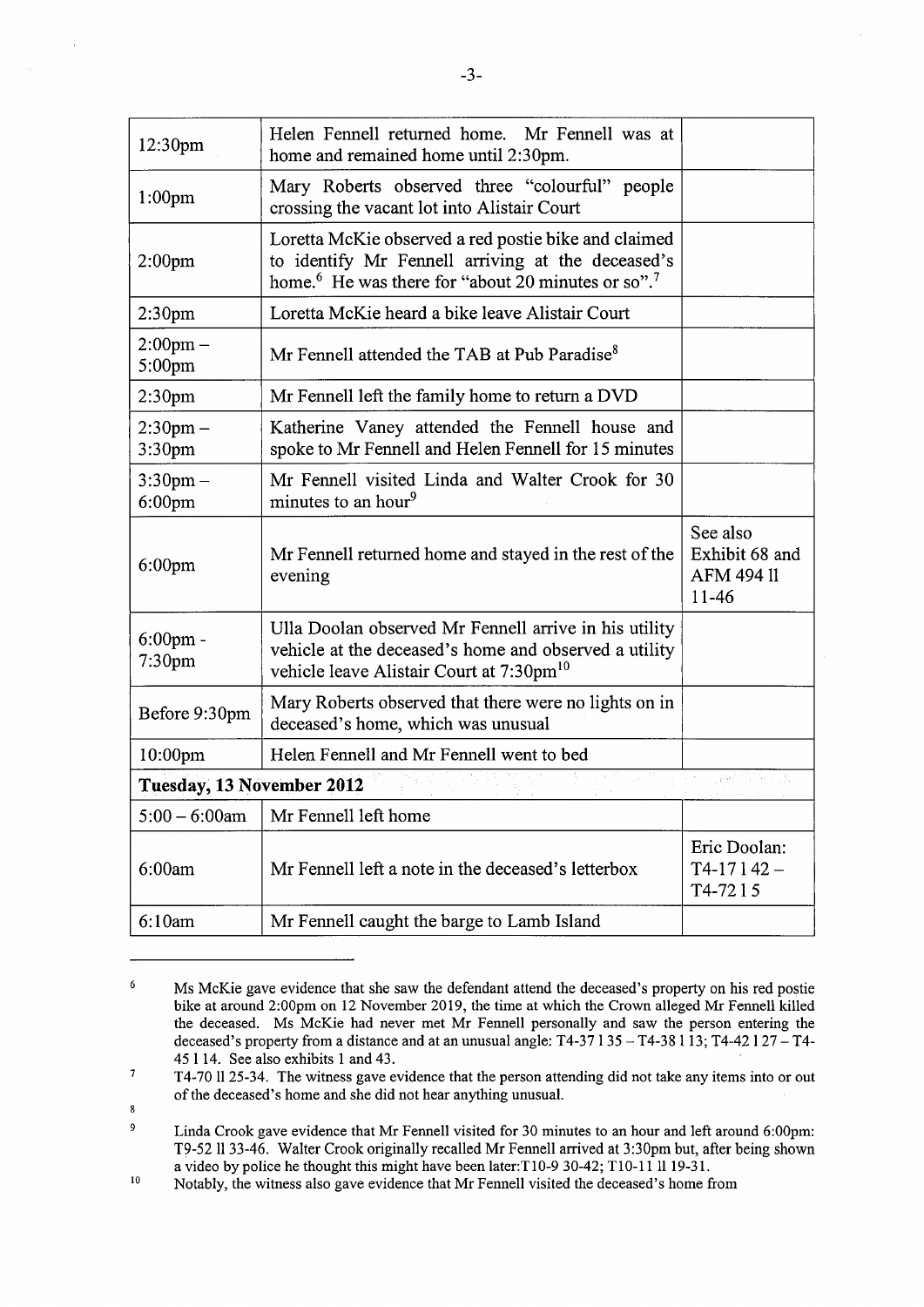|                                   | -4-                                                                                                                                                                                                              |                                    |
|-----------------------------------|------------------------------------------------------------------------------------------------------------------------------------------------------------------------------------------------------------------|------------------------------------|
| 7:00am                            | Carol Bowen delivered the newspaper to the<br>deceased's home                                                                                                                                                    |                                    |
| 8:20am                            | Mr Fennell caught the barge to Karragarra Island                                                                                                                                                                 |                                    |
| $9:45$ am                         | Mr Fennell caught the barge to Redland Bay on the<br>mainland                                                                                                                                                    |                                    |
| 12:00 <sub>pm</sub>               | Mr Fennell called the deceased's home phone. There<br>was no answer.                                                                                                                                             |                                    |
| $1:38$ pm                         | Mr Fennell caught the barge back to Macleay Island                                                                                                                                                               |                                    |
| 2:45 <sub>pm</sub>                | Mr Fennell visited Katherine and Francois Vaney for<br>20 to 30 minutes                                                                                                                                          |                                    |
|                                   | Mr Fennell drove to the deceased's home. There was<br>no answer at the door.                                                                                                                                     |                                    |
| $3:30 - 3:45$ pm                  | Mr Fennell attended the police residence, spoke with<br>Karen McDougall and raised concerns about the<br>deceased                                                                                                |                                    |
| 4:00 <sub>pm</sub>                | Mr Fennell spoke with Sergeant David McDougall.<br>They attended the deceased's home together to<br>conduct a welfare check, gained entry through an<br>unlocked door and discovered the body of the<br>deceased |                                    |
| $8:30pm$ -<br>9:10 <sub>pm</sub>  | Detective Graham Kershaw interviewed Mr Fennell<br>on the telephone (recorded)                                                                                                                                   |                                    |
|                                   | <b>Wednesday, 14 November 2012</b>                                                                                                                                                                               |                                    |
| $8:30am -$<br>10:30 <sub>pm</sub> | Detective Graham Kershaw met Mr Fennell at the<br>Macleay Island Jetty. They travel to ?? and Mr<br>Fennell participates in a record of interview with<br>police. NB: Portions unrecoroded                       |                                    |
|                                   | Thursday, 15 November 2012                                                                                                                                                                                       |                                    |
| 9:10am                            | Pauline Jensen advised police about the toiletries bag<br>located at Thompson Point                                                                                                                              |                                    |
| 2:00 <sub>pm</sub>                | Police locate the translink wallet and hammer at<br><b>Thompson Point</b>                                                                                                                                        |                                    |
| Friday, 16 November 2012          |                                                                                                                                                                                                                  |                                    |
| 8:00pm                            | Mr Fennell was arrested for the purposes of a non-<br>intimate forensic procedure, which was conducted at<br>Cleveland Police Station. He was detained overnight                                                 | KERSHAW,<br>MAHONEY,<br><b>FRY</b> |
| <b>21 January 2013</b>            |                                                                                                                                                                                                                  |                                    |
| $6:00$ pm                         | Robert and Susan Matheson saw the Thompson Point<br>hammer on the news                                                                                                                                           |                                    |
|                                   |                                                                                                                                                                                                                  |                                    |

 $\frac{1}{2} \left( \frac{1}{2} \right)$ 

 $\label{eq:1} \frac{1}{\sqrt{2}}\sum_{i=1}^n\frac{1}{\sqrt{2}}\sum_{i=1}^n\frac{1}{\sqrt{2}}\sum_{i=1}^n\frac{1}{\sqrt{2}}\sum_{i=1}^n\frac{1}{\sqrt{2}}\sum_{i=1}^n\frac{1}{\sqrt{2}}\sum_{i=1}^n\frac{1}{\sqrt{2}}\sum_{i=1}^n\frac{1}{\sqrt{2}}\sum_{i=1}^n\frac{1}{\sqrt{2}}\sum_{i=1}^n\frac{1}{\sqrt{2}}\sum_{i=1}^n\frac{1}{\sqrt{2}}\sum_{i=1}^n\frac{1$